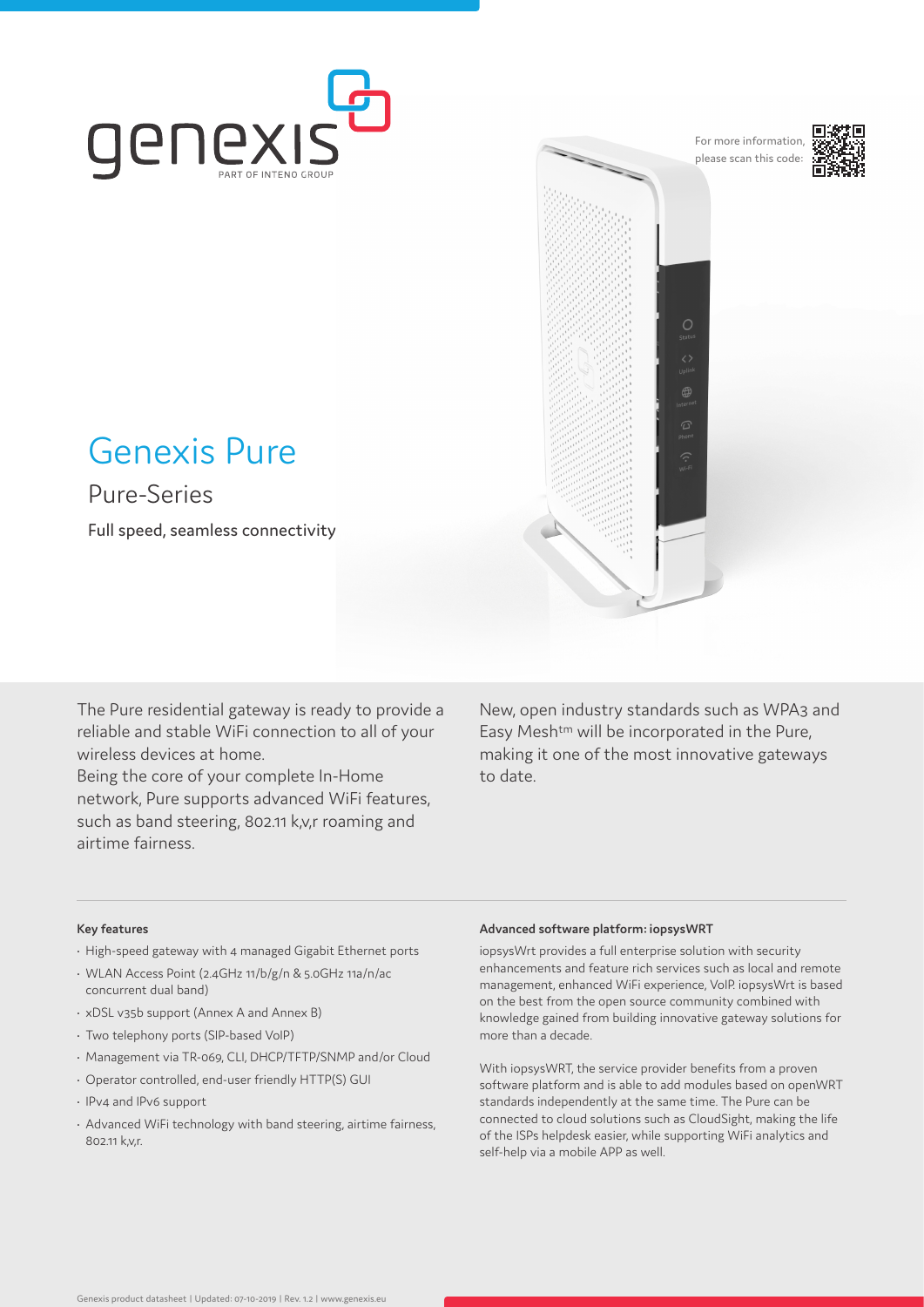## Product features and specifications Genexis Pure-Series

8x156x232 mm 420  $g^*$ 12  $Vdc \pm 10%$ typ.  $18W^*$  $0 - 40 °C^*$  $0 - 70 °C^*$ 

#### **General specifications**

| Dimensions $(H \times W \times D)$ | 3 |
|------------------------------------|---|
| Weight approx.                     |   |
| Power supply voltage               |   |
| Power consumption                  |   |
| Operating temperature              |   |
| Storage temperature                |   |

#### **Fiber interface**

| Tx wavelength                                                        | 1310 nm      |  |  |  |
|----------------------------------------------------------------------|--------------|--|--|--|
| Rx wavelength                                                        | 1490/1550 nm |  |  |  |
| Optical output range                                                 | -9  -3 dBm   |  |  |  |
| Optical input range                                                  | -23  -3 dBm  |  |  |  |
| Maximum distance                                                     | 20 km        |  |  |  |
| Single mode fiber (ITU-T G.652)                                      |              |  |  |  |
| SC/PC connector compliant with 100BASE-<br>BX-U                      |              |  |  |  |
| $\Lambda_{11}$ to concinct $\Lambda_{21}$ chicand 100 $\Lambda_{12}$ |              |  |  |  |

Auto sensing 1 Gb/s and 100 Mb/s

#### **WAN interface**

1000/100/10Base-T RJ-45 + SFP receptacle 1000/100/10Base-T RJ-45 +RJ11 xDSL

#### **SFP interface**

Supports MSA-compliant SFPs (INF-8074i)

Supports DDM (SFF-8472 Rev 9.4+) Operates at 1000Base-X or 100Base-FX dependent upon SFP capabilities

### **xDSL interface**

Intel® VRX518 chipset Support for xDSL v35b / Annex A and B

#### **LAN interface**

4x 1000/100/10Base-T RJ45 interfaces

#### **Buttons and USB**

Power button Reset button (recessed) WPS/Pair button 1x USB 2.0

#### **Routing**

Line-speed (1000 Mbps) routing performance for packets > 256 byte. DHCP server / DNS proxy NAT / PAT UPnP VPN pass-through SPI Firewall DMZ and port forwarding/translation IGMP(v2/v3) snooping and proxy RTSP proxy for Video on Demand Static IPv4 Routing

#### **Voice features**

SIP based Voice-over-IP G.711 A-law / μ-law codec G.729 codec 5 REN support Line Echo Cancellation DTMF: In-band, RFC2833, SIP-Info Class 5 features

#### **Protocols**

IPv4/IPv6 dual stack concurrent DHCP(v4/v6) client PPPoE client

#### **WiFi interface**

Intel® GRX350-1200 SoC; WAV513 (2,4GHz), WAV524 (5GHz) IEEE 802.11b/g/n, 2.4GHz 3x3 IEEE 802.11a/n/ac, 5.0 GHz 4x4 (internal antennas)

#### **Software and WiFi Features**

iopsysWRT open source software Operator and end-user GUI/APP Band steering Airtime fairness Guest WiFi Seamless roaming (802.11 k,v,r) Auto channel/bandwidth selection Easy Mesh<sup>tm\*\*</sup> Automatic channel selection WEP, WPA, WPA2, WPA3<sup>\*\*</sup> Multiple SSIDs supported

#### **Management and control**

TR-069, TR-098/TR-181, TR-104 SNMP, DHCP / TFT, PCLI, IUP and CLI

#### **Status LEDs**

| Status                   |     |
|--------------------------|-----|
| Uplink status(Fiber/DSL) | < > |
| Internet                 | ⊕   |
| Telephony status         | ٠Ÿ  |
| WiFi status              |     |

\* Subject to change \*\* Will be supported when available

### Genexis Pure-Series product models

| Model       | Uplink type               | LAN ports (Mbps) |             | VolP | <b>USB</b><br>2.0 | WLAN 3x3<br>$2.4$ GHz | <b>WLAN 4x4</b><br>5.0 GHz |
|-------------|---------------------------|------------------|-------------|------|-------------------|-----------------------|----------------------------|
| Pure-ED500A | Ethernet + xDSL (Annex A) | 4x               | 1000/100/10 | 2x   | 1x                | 11n                   | 11ac                       |
| Pure-ED500B | Ethernet + xDSL (Annex B) | 4x               | 1000/100/10 | 2x   | 1x                | 11n                   | 11ac                       |
| Pure-F500   | Fiber uplink              | 4x               | 1000/100/10 | 2x   | 1x                | 11n                   | 11ac                       |

Note: Not every listed feature may be included in the shipping product. We reserve the right to make changes of technical specifications, housing or design without prior notice.